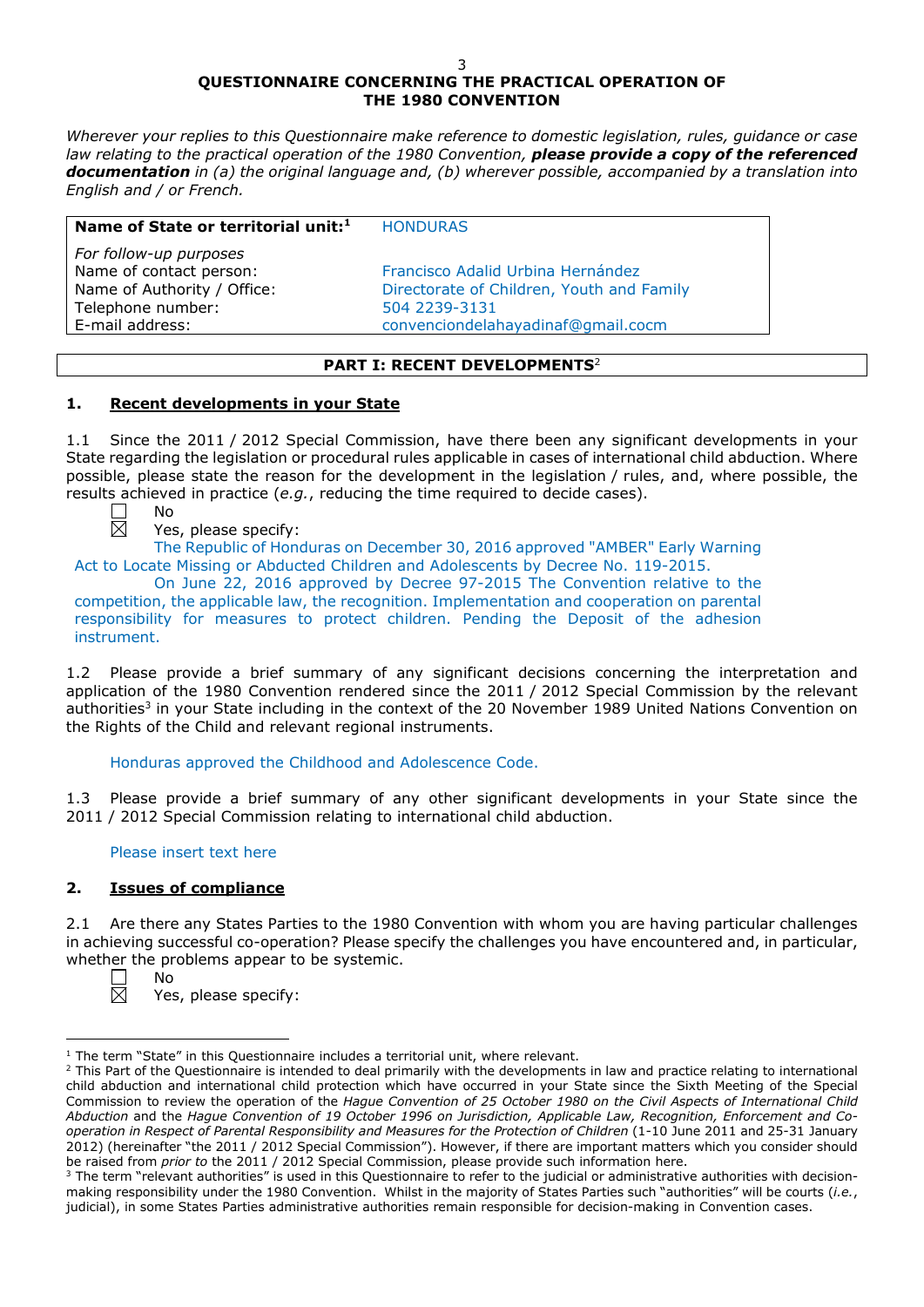Honduras has been having some comunication issues with Brazil, Nicaragua and Guatemala Central Authorities that appear not to have a systematic process, and with outgoing cases to the United States of America and Spain, which proccedure are usually not expeditious

2.2 Are you aware of situations / circumstances in which there has been avoidance / evasion of the 1980 Convention?

| No      |
|---------|
| Ċ<br>ρ٥ |

Yes, please specify:

Please insert text here

# **PART II: THE PRACTICAL OPERATION OF THE 1980 CONVENTION**

# **3. The role and functions of Central Authorities designated under the 1980 Convention**<sup>4</sup>

*In general*

3.1 Have any challenges arisen in practice in achieving effective communication or co-operation with other Central Authorities?

 $\Box$ 区

No Yes, please specify:

The lack of response to the emails and phone calls made to other Central Authorities, such as Brazil, Spain, Guatemala, Nicaragua.

3.2 Have any of the duties of Central Authorities, as set out in **Article 7** of the 1980 Convention, raised any particular problems in practice either in your State, or in States Parties with whom you have cooperated? No

Yes, please specify:

The localization process in the United States, Nicaragua and Mexico Central Authorities delays the process of restitution

3.3 Has your Central Authority encountered any challenges with the application of any of the 1980 Convention provisions? If so, please specify.

Yes, please specify: Please insert text here

# *Legal aid and representation*

No

 $N<sub>0</sub>$ 

3.4 Do the measures your Central Authority takes to provide or facilitate the provision of legal aid, legal advice and representation in return proceedings under the 1980 Convention (**Art. 7(2)-(g)**) result in delays in proceedings either in your own State, or, where cases originate in your State, in any of the requested States you have dealt with?



Yes, please specify:

In Honduras legal representation is assumed free of charge by the Public Defense. In outgoing cases to the United States, the referral of a list of lawyers for legal assistance takes more time than it should

3.5 Are you aware of any other challenges in your State, or, where cases originate in your State, in any of the requested States you have dealt with, regarding the obtaining of legal aid, advice and / or representation for either left-behind parents or taking parents?5

 $\overline{a}$ 

No Yes, please specify:

<sup>&</sup>lt;sup>4</sup> See also Section 5 below on "Ensuring the safe return of children" which involves the role and functions of Central Authorities. <sup>5</sup> See paras 1.1.4 to 1.1.6 of the "Conclusions and Recommendations of the Fifth Meeting of the Special Commission to review the operation of the *Hague Convention of 25 October 1980 on the Civil Aspects of International Child Abduction* and the practical implementation of the *Hague Convention of 19 October 1996 on Jurisdiction, Applicable Law, Recognition, Enforcement and Co-operation in Respect of Parental Responsibility and Measures for the Protection of Children* (30 October – 9 November 2006) (hereinafter referred to as the ["Conclusions and Recommendations of the 2006 Special Commission"](https://assets.hcch.net/upload/concl28sc5_e.pdf)) and paragraphs 32 to 34 of the [Conclusions and Recommendations of the Special Commission](https://assets.hcch.net/upload/wop/concl28sc6_e.pdf) to review the operation of the Hague Convention of *19 [October 1980 on Jurisdiction, Applicable law, Recognition, Enforcement and Co-operation in Respect of Parental Responsibility](https://assets.hcch.net/upload/wop/concl28sc6_e.pdf)  [and Measures for the Protection of Children](https://assets.hcch.net/upload/wop/concl28sc6_e.pdf)* (1-10 June 2011 and 25-31 January 2012) (hereinafter the "C&R of the 2011/2012 Special Commission") (available on the Hague Conference website at < www.hcch.net > under "Child Abduction Section" then "Special Commission meetings").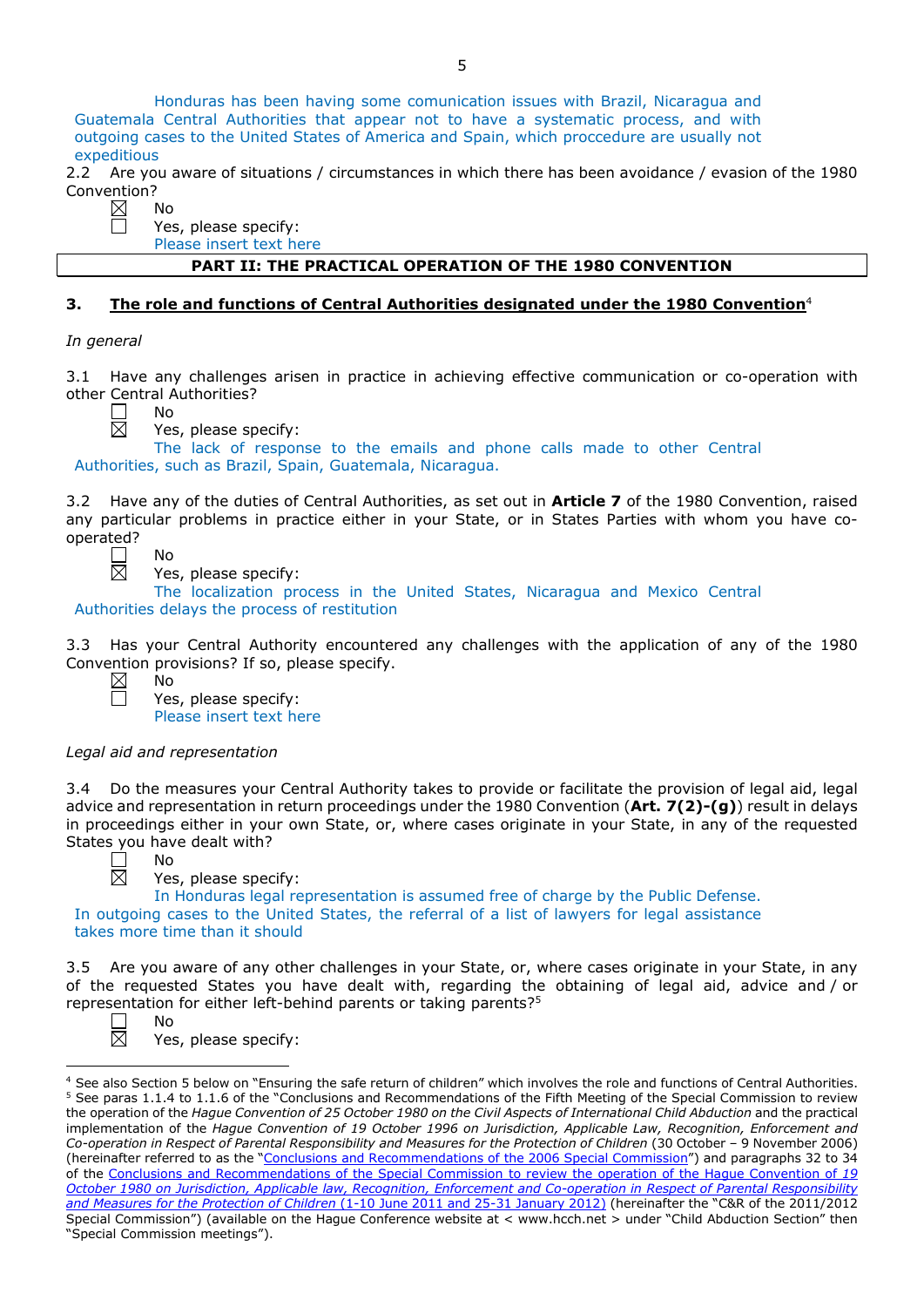In some cases due to cultural and language differences, economic issues and diferent time zones.

## *Locating the child*

3.6 Has your Central Authority encountered any challenges with locating children in cases involving the 1980 Convention, either as a requesting or requested State?

No 岗

Yes, please specify the challenges encountered and what steps were taken or are considered to be taken to overcome these challenges:

As requesting State, we have found difficulties to obtain the actual and exact domicile of the child.

3.7 Has your Central Authority worked with any external agencies to discover the whereabouts of a child wrongfully removed to or retained within your State (*e.g.*, the police, Interpol, private location services)?

No

Yes, please share any good practice on this matter:

Our State works in colaboration with INTERPOL, the Police Department, Local Authorities, Educacition Secretary,National Migration Institute.

*Information exchange, training and networking of Central Authorities*

3.8 Has your Central Authority shared its expertise with another Central Authority or benefited from another Central Authority sharing its expertise with your Central Authority, in accordance with the Guide to Good Practice – Part I on Central Authority Practice?<sup>6</sup><br>  $\Box$  No<br>  $\boxtimes$  Yes, please specify: No



Yes, please specify:

The State of Honduras on December 15, 2015 received technical assistance from the Central Authorities of Uruguay and the United States of America.

Maintains monthly communications on a permanent basis with the Central Authority of the United States of America, with whom a twinning agreement is planned for July 2017.

Advisory services have also been received from the Central Authority of Costa Rica and Mexico.

3.9 Has your Central Authority organised or participated in any other networking initiatives between Central Authorities such as regional meetings via conference call or videoconference?

 $\Box$ 闵

No

Yes, please specify:

The State of Honduras has participated on a Regional Meeting for Central Authorities, which took place in Mexico on september 2016. Also on the Second Interamerican Meeting of Central Authorities and International Hague Network Judges on International Child Abduction which took place in Panamá on March 29-31, 2017.

# *Statistics*<sup>7</sup>

 $\overline{a}$ 

3.10 If your Central Authority does not submit statistics through the web-based INCASTAT database, please explain why.

### Please insert text here

### *Prompt handling of cases*

3.11 Does your Central Authority have mechanisms in place to ensure the prompt handling of cases?  $\Box$ No 岗



In 2016, Honduras created The Guide to Attend Cases of Restitution of Rights of Children in Situations of Abduction and / or Unlawful Retention by one of their Parents at Administrative Level.

 $6$  Available on the Hague Conference website at  $\lt$  www.hcch.net  $>$  under "Child Abduction Section" then "Guides to Good Practice". See, in particular, Chapter 6.5 on twinning arrangements.

<sup>7</sup> See paras 1.1.16 to 1.1.21 of the Conclusions and Recommendations of the 2006 Special Commission (*supra.* note 5).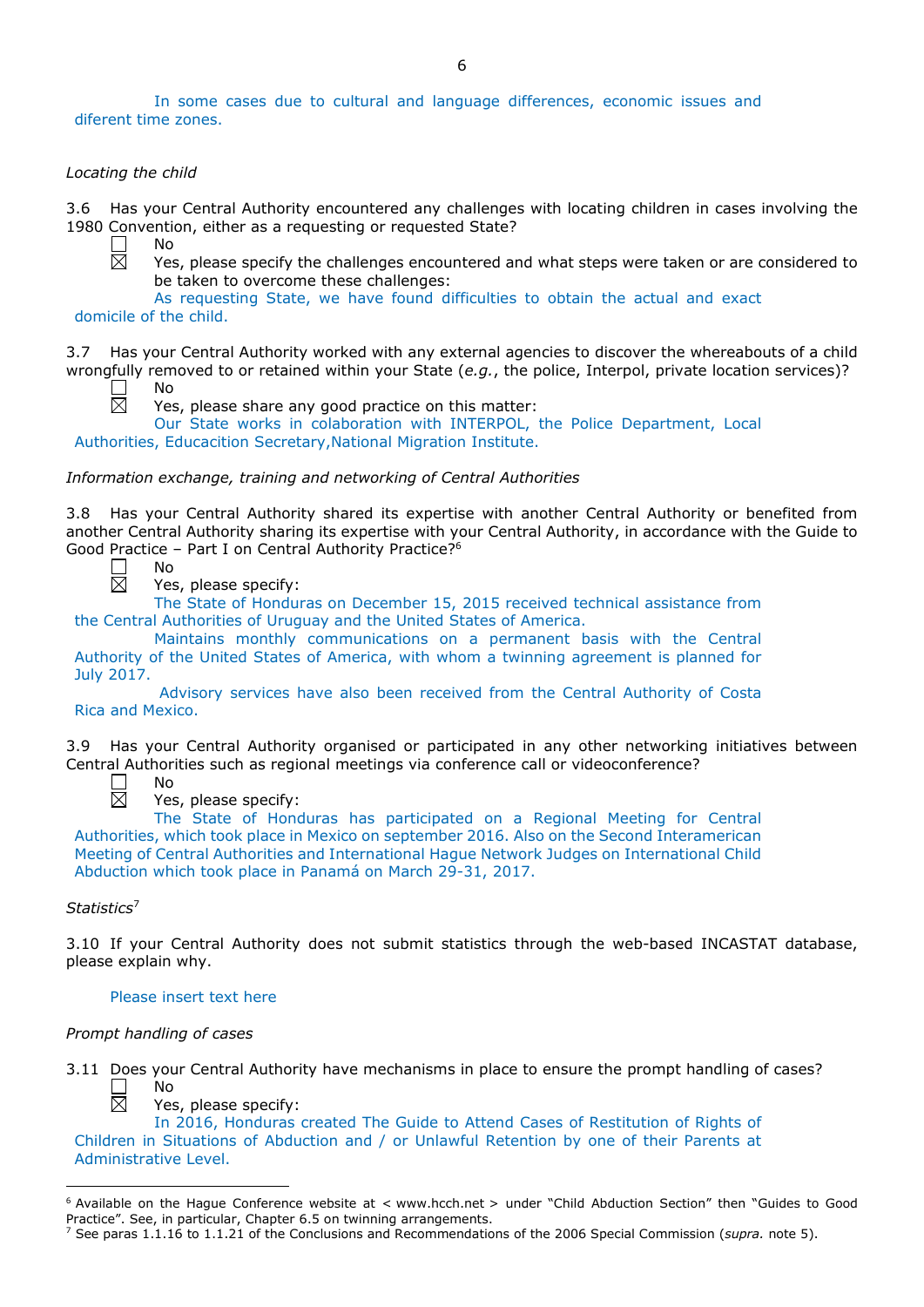3.12 If your Central Authority is experiencing delays in handling cases please specify the main reasons for these delays:

The main cause is the lack of specialization of the courts for processing the cases.

# **4. Court proceedings & promptness**

4.1 Has your State limited the number of judicial or administrative authorities who can hear return applications under the 1980 Convention (*i.e.*, concentration of jurisdiction")?<sup>8</sup><br>  $\square$  Yes<br>
No, please indicate if such arrangements are being contemplated:

Yes

No

No, please indicate if such arrangements are being contemplated:

It has been designated in the Children's Courts or those that act as, this difficults the application of the Convention in Honduras.

4.2 Does your State have mechanisms in place to handle return decisions within six weeks (*e.g.*, production of summary evidence, limitation of appeals, swift enforcement)?

 $\boxtimes$ 

Yes, please explain:

Procedures for international restitution are an unabbreviated summary process

4.3 If your response to the previous question is No, does your State contemplate implementing mechanisms to meet the requirement of prompt return under the 1980 Convention (*e.g.*, procedures, bench-books, guidelines, protocols)?

 $\Box$ No, please explain:

Please insert text here  $\Box$ Yes, please explain: Please insert text here

4.4 If your State is experiencing delays in handling return decisions please specify the main reasons for these delays:

It usually delays when it reaches the stage of appeal, in the second instance.

Do your courts regularly order immediate protective measures when initiating the return procedure, so as to prevent a new removal and minimize the harm to the child (*e.g.*, prohibit removal of the child from the jurisdiction, retain documentation, grant provisional access rights to the leftbehind parent)? No, please explain:

 $\boxtimes$ 

 $\boxtimes$ 

Please insert text here

Yes, please explain:

The child is forbidden to leave the country, if it's considered necessary it is order to retain the personal documents of the abductor and the children and adolescents and can also apply special protection measures immediately when required.

4.6 Do your courts make use of direct judicial communications to ensure prompt proceedings?

- $\Box$ Yes
	- No, please explain:

To the date it has not been required.

4.7 If your State has not designated a sitting judge to the International Hague Network of Judges does your State intend to do so in the near future?

 $\overline{a}$ 

Yes

No, please explain: Please insert text here

4.8 Please comment upon any cases (whether your State was the requesting or requested State), in which the judge (or decision-maker) has, before determining an application for return, communicated with a judge or other authority in the requesting State regarding the issue of the child's safe return. What was the specific purpose of the communication? What was the outcome?

### Please insert text here

<sup>8</sup> See, *The [Judges' Newsletter](https://www.hcch.net/en/instruments/conventions/publications2/judges-newsletter)* on International Child Protection – Vol. XX / [Summer-Autumn 2013](https://assets.hcch.net/upload/newsletter/nl2013tome20en.pdf) the special focus of which was "Concentration of jurisdiction under the *Hague Convention of 25 October 1980 on the civil aspects of International Child Abduction* and other international child protection instruments".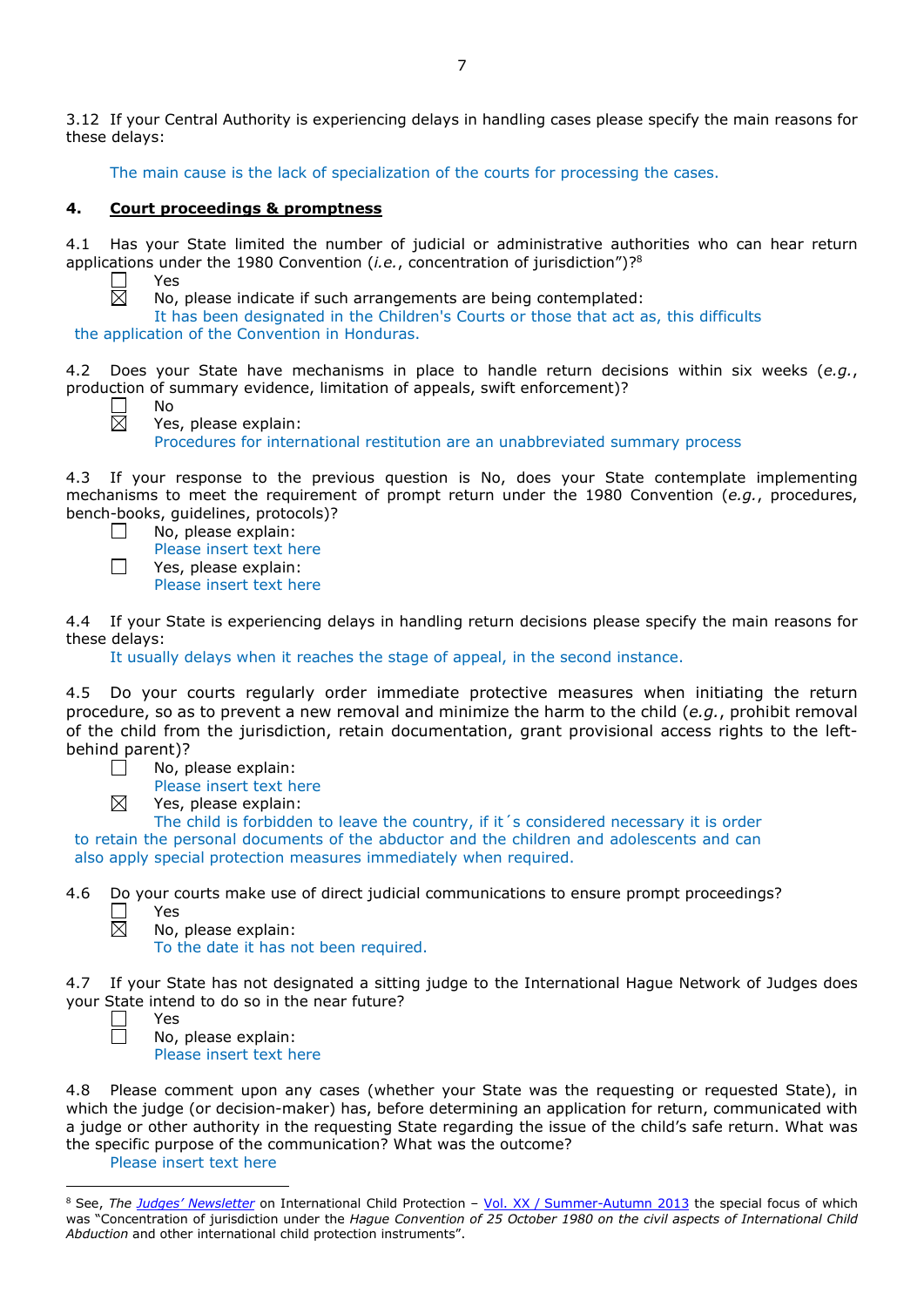# **5. Ensuring the safe return of children**<sup>9</sup>

*Methods for ensuring the safe return of children*<sup>10</sup>

5.1 What measures has your Central Authority taken to ensure that the recommendations of the 2006 and 2011 / 2012 Special Commission meetings<sup>11</sup> regarding the safe return of children are implemented? It is required that the final decision specifies all matter concerning with the return, the excecution, financing, especialized escort and other details.

5.2 In particular, in a case where the safety of a child is in issue and where a return order has been made in your State, how does your Central Authority ensure that the appropriate child protection bodies in the *requesting* State are alerted so that they may act to protect the welfare of a child upon return (until the appropriate court in the requesting State has been effectively seised)?

The Central Authority, DINAF, is also responsible for guiding the protection of the rights of children and this is why the acting is immediately

5.3 Where there are concerns in the requested State regarding possible risks for a child following a return, what conditions or requirements can the relevant authority in your State put in place to minimise or eliminate those concerns?

Our Central Authority receives and does a follow up to child that has returned for the time deemed necessary.

#### *Use of the 1996 Convention to ensure a safe return*

5.4 If your State is not Party to the 1996 Convention, is consideration being given to the possible advantages of the 1996 Convention in providing a jurisdictional basis for urgent protective measures associated with return orders (**Arts 7 and 11**), in providing for their recognition by operation of law (**Art. 23**), and in communicating information relevant to the protection of the child (**Art. 34**)?

Yes, please explain: Please insert text here

#### *Protection of primary carer*

No

5.5 Are you aware of cases in your State where a primary carer taking parent, for reasons of personal security (*e.g.*, domestic or family violence, intimidation, harassment, etc.) or others, has refused or has not been in a position to return with the child to the requesting State? How are such cases dealt with in your State? Please explain and provide case examples where possible.

It has happened once, the case was presented before the Court and the Appeal Resolution is still pending. Protection measures has been applied concerning the personal information of the mother and child to avoid possible persecution, harrasment or other threats

5.6 In particular, would your authorities consider putting in place measures to protect the primary carer upon return in the requesting State as a mean to secure the safe return of the child? Please explain and provide case examples where possible.

#### Please insert text here

#### *Post-return information*

 $\overline{a}$ 

5.7 In cases where measures are put in place in your State to ensure the safety of a child upon return, does your State (through the Central Authority, or otherwise) attempt to monitor the effectiveness of those

<sup>9</sup> See **Art. 7(2)** *h)* of the 1980 Convention.

<sup>&</sup>lt;sup>10</sup> Where relevant, please make reference to the use of undertakings, mirror orders and safe harbour orders and other such measures in your State.

<sup>11</sup> See the [Conclusions and Recommendations](https://assets.hcch.net/upload/concl28sc5_e.pdf) of the Special Commission of 2006 (*supra.* note 5) at paras 1.1.12 and 1.8.1 to 1.8.2 and 1.8.4 to 1.8.5 and the Appendix to the Conclusions and Recommendations and the [Conclusions and Recommendations](https://assets.hcch.net/upload/wop/concl28sc6_e.pdf)  of the 2011 / [2012 Special Commission](https://assets.hcch.net/upload/wop/concl28sc6_e.pdf) (*supra.* note 5).at paras 39-43.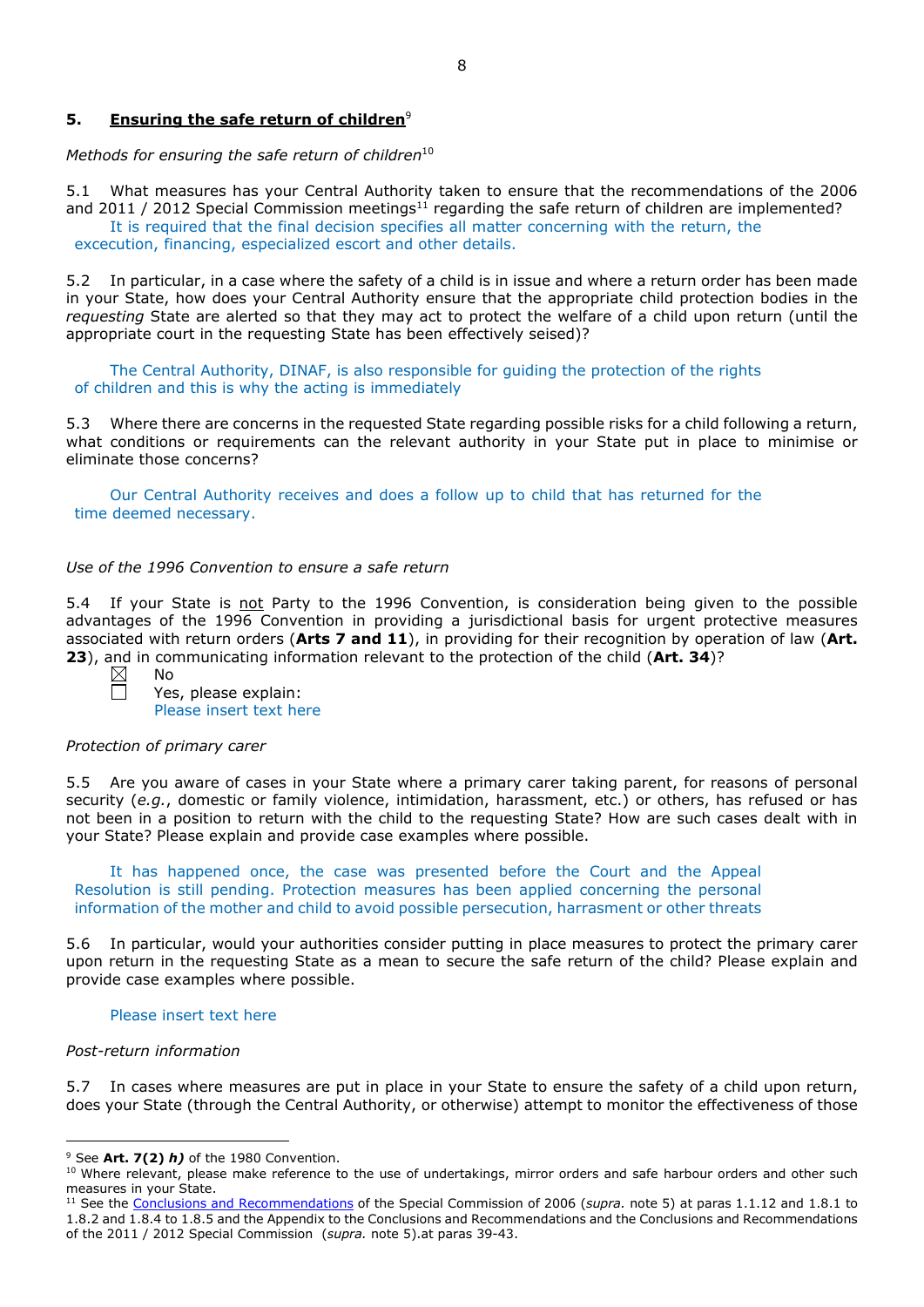measures upon the child's return? Would you support a recommendation that States Parties should cooperate to provide each other with follow-up information on such matters, insofar as is possible?

In coordination with the Central Authority we asssure the safe and effective return of the child.

Honduras does support the recommendation that Satates Parties should provide each other with follow-up information.

5.8 If your State is not Party to the 1996 Convention, is consideration being given to the possible advantages of the 1996 Convention in providing a jurisdictional basis for requesting a report on the situation of the child upon return to the State of habitual residence (**Art. 32-(a)**)? No



 $\overline{a}$ 

Yes, please explain:

The deposit of the adhesion instrument is pending.

#### **6. Voluntary agreements and mediation**

6.1 How does your Central Authority (either directly or through any intermediary) take, or is it considering taking, appropriate steps under **Article 7-(c)** to secure the voluntary return of the child or to bring about an amicable resolution of the issues? Please explain:

To date the State of Honduras, through the Central Authority's operational staff, has been able to initiate a simple mediation process, which has resulted in the signing of 2 Conciliatory agreement and 2 voluntary returns.

6.2 In what ways have you used the "Guide to Good Practice on Mediation"<sup>12</sup> for the purpose of implementing the 1980 Convention in your State? Please explain:

Please insert text here

<sup>&</sup>lt;sup>12</sup> Available on the Hague Conference website at < www.hcch.net > under "Child Abduction Section" then "Guides to Good Practice".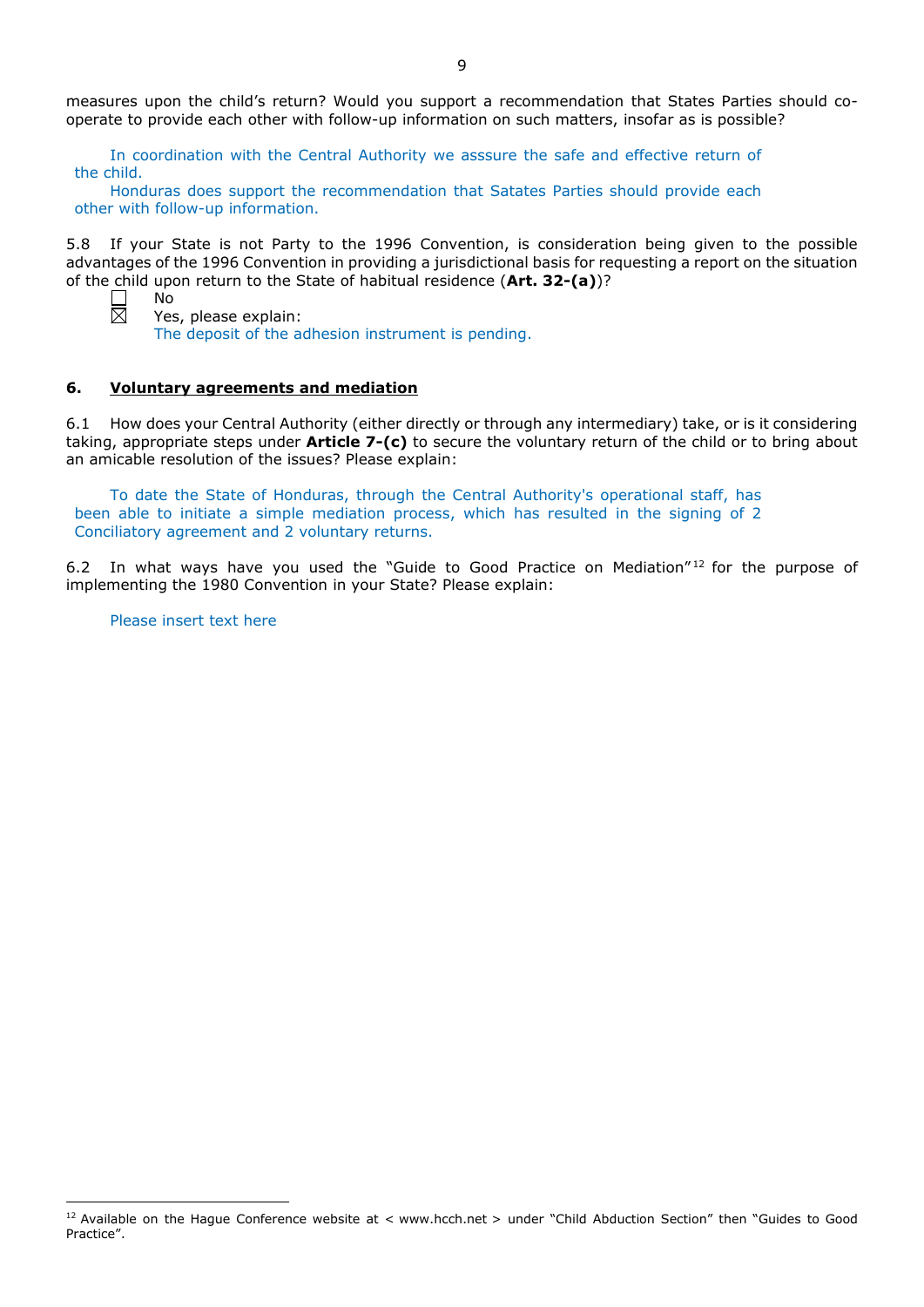6.3 Has your State considered or is it in the process of considering the establishment of a Central Contact Point for international family mediation to facilitate access to information on available mediation services and related issues for cross-border family disputes involving children, or has this task been entrusted to the Central Authority?<sup>13</sup>

 $\Box$ 

No, please explain:

Yes, please explain: Please insert text here

# **7. Preventive measures**

No

Yes

7.1 Has your State taken steps to advance the development of a travel form under the auspices of the International Civil Aviation Organisation?14

Yes, please describe: Please insert text here

7.2 Regardless of whether the International Civil Aviation Organisation adds the development of a travel form to its work programme, would your State support the development of a non-mandatory model travel form under the auspices of the Hague Conference?

No, please explain:

The idea has not been socialized, nor the National Legislation that regulates Childs Authorization to travel has not been modified.

# **8. The Guide to Good Practice under the 1980 Convention**

8.1 In what ways have you used the Parts of the Guide to Good Practice<sup>15</sup> to assist in implementing for the first time, or improving the practical operation of, the 1980 Convention in your State?

a. Part I on Central Authority Practice. Please explain:

The Guide to Attend Cases of Restitution of Rights of Children in Situations of Abduction and / or Unlawful Retention by one of their Parents at Administrative Level., based on Part I

- b. Part II on Implementing Measures. Please explain: Please insert text here
- c. Part III on Preventive Measures. Please explain: National legislation on the Abduction of Children is being revised. "Amber" Early Warning Act was approved.
- d. Part IV on Enforcement. Please explain: Different training processes were carried out nation wide by the Central Authority,

with judges and justice operators.

8.2 How have you ensured that the relevant authorities in your State have been made aware of, and have had access to, the Guide to Good Practice?

It has been socialized through meeting and different training process.

8.3 Do you have any other comments about any Part of the Guide to Good Practice?

Please insert text here

# **9. Publicity and debate concerning the 1980 Convention**

9.1 Has the 1980 Convention given rise to (a) any publicity (positive or negative) in your State, or (b) any debate or discussion in your national parliament or its equivalent?

 $\overline{a}$ <sup>13</sup> As it has been encouraged in the Guide to Good Practice on Mediation, Chapter 4, on "Access to Mediation". par. 114-117. See also [Conclusions and Recommendations of the 2011](https://assets.hcch.net/upload/wop/concl28sc6_e.pdf) / 2012 Special Commission (*supra.* note 5) at par. 61.

<sup>14</sup> See the [Conclusions and Recommendations of the 2011](https://assets.hcch.net/upload/wop/concl28sc6_e.pdf) / 2012 Special Commission (*supra.* note 5) at par. 92.

<sup>&</sup>lt;sup>15</sup> All Parts of the Guide to Good Practice under the 1980 Convention are available on the Hague Conference website at < www.hcch.net > under "Child Abduction Section" then "Guides to Good Practice".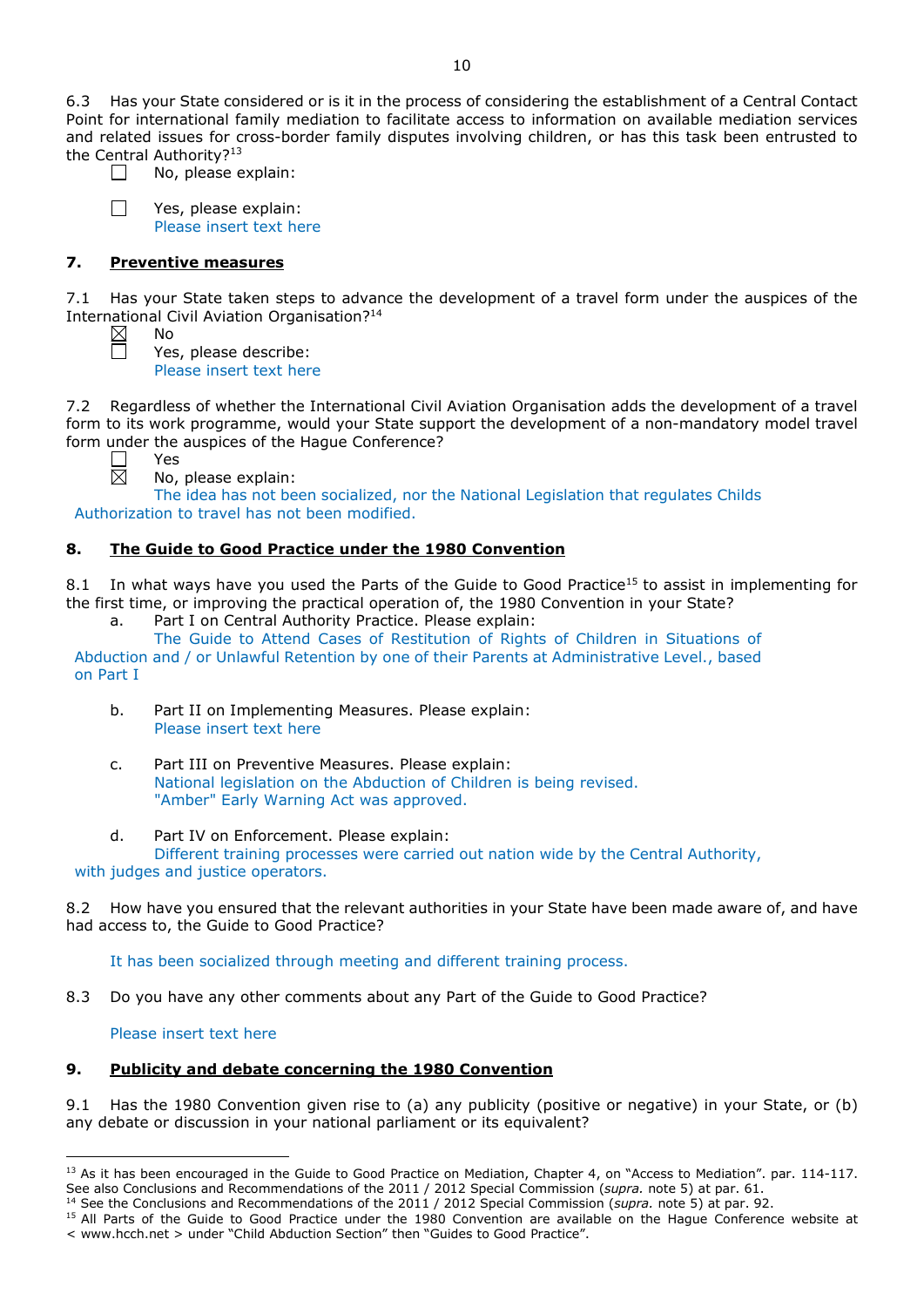$\overline{\mathbb{R}}$ 

No Yes, please indicate the outcome of this debate or discussion, if any: Please insert text here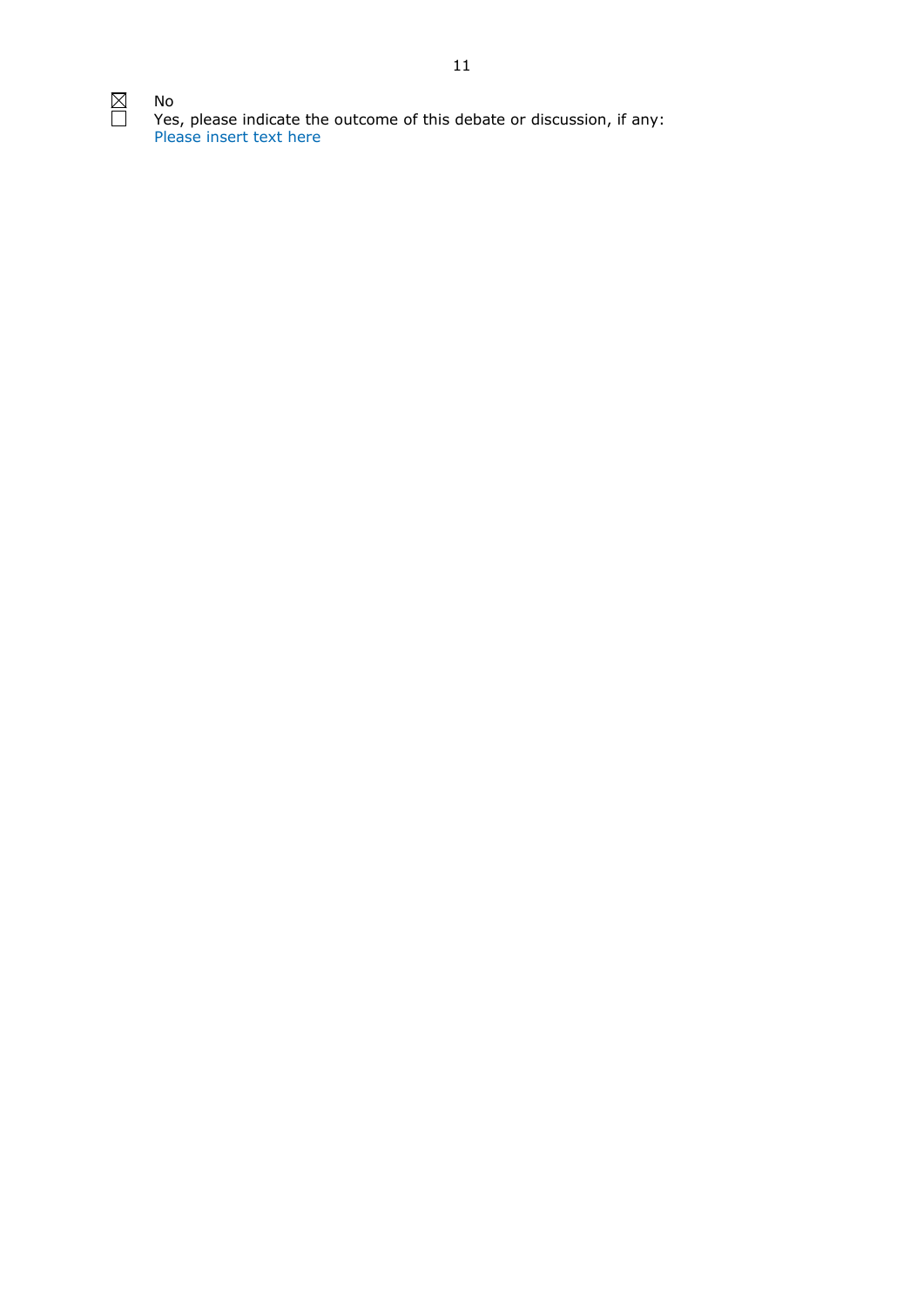9.2 By what methods does your State disseminate information to the public about the 1980 Convention?

Through the Central Authority´s web page.

# **PART IV: TRANSFRONTIER ACCESS / CONTACT AND INTERNATIONAL FAMILY RELOCATION**

# **10. Transfrontier access / contact**<sup>16</sup>

10.1 Since the 2011 / 2012 Special Commission, have there been any significant developments in your State regarding Central Authority practices, legislation, procedural rules or case law applicable in cases of transfrontier contact / access? No

Yes, please explain: Please insert text here

10.2 Please indicate any important developments in your State, since the 2011 / 2012 Special Commission, in the interpretation of **Article 21** of the 1980 Convention.

## Please insert text here

10.3 What problems have you experienced, if any, as regards co-operation with other States in respect of:

- a. the granting or maintaining of access rights; Please insert text here
- b. the effective exercise of rights of access; and Please insert text here
- c. the restriction or termination of access rights. Please insert text here

Please provide case examples where possible. Please insert text here

10.4 In what ways have you used the "General Principles and Guide to Good Practice on Transfrontier Contact Concerning Children"17 to assist in transfrontier contact / access cases in your State? Can you suggest any further principles of good practice?

# Please insert text here

# **11. International family relocation**<sup>18</sup>

11.1 Since the 2011 / 2012 Special Commission, have there been any significant developments in your State regarding the legislation, procedural rules or case law applicable to international family relocation? Where possible, please explain these developments in the legislation, procedural rules or case law:

Please insert text here

 $\overline{a}$ 

<sup>&</sup>lt;sup>16</sup> See the [Conclusions and Recommendations](https://assets.hcch.net/upload/concl28sc5_e.pdf) of the 2006 Special Commission (*supra*. note 5) at paras 1.7.1 to 1.7.3.

<sup>17</sup> Available on the Hague Conference website at < www.hcch.net > under "Child Abduction Section" then "Guides to Good Practice".

 $^{18}$  See the Conclusions and Recommendations of the 2006 Special Commission meeting at paras 1.7.4 to 1.7.5:

*<sup>&</sup>quot;*1.7.4 The Special Commission concludes that parents, before they move with their children from one country to another, should be encouraged not to take unilateral action by unlawfully removing a child but to make appropriate arrangements for access and contact preferably by agreement, particularly where one parent intends to remain behind after the move. 1.7.5 The Special Commission encourages all attempts to seek to resolve differences among the legal systems so as to arrive as far as possible at a common approach and common standards as regards relocation."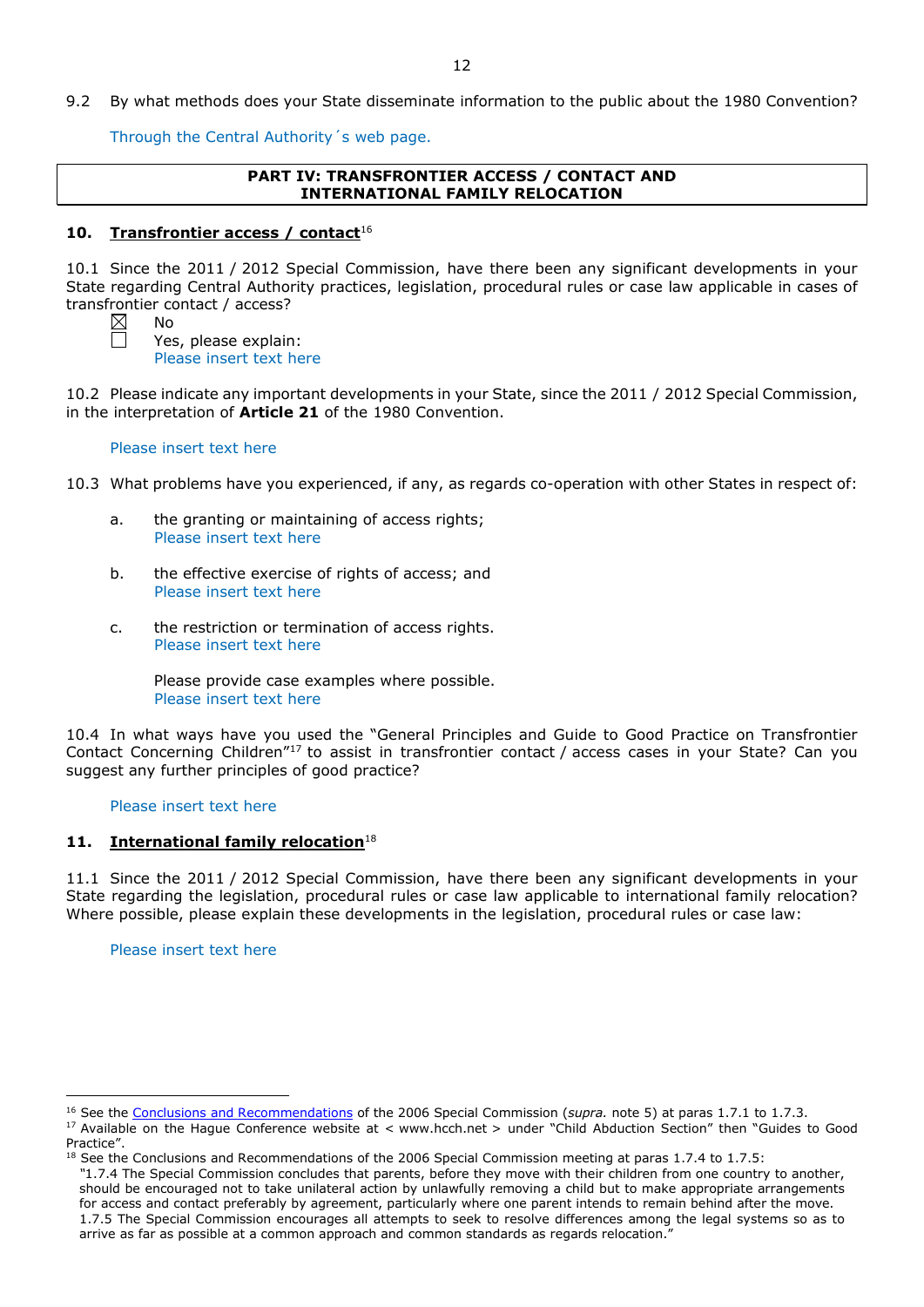## **PART V: NON-CONVENTION CASES AND NON-CONVENTION STATES**

### **12. Non-Convention cases and non-Convention States**

12.1 Are there any States that you would particularly like to see become a State Party to the 1980 Convention? If so, what steps would you suggest could be taken to promote the Convention and encourage ratification of, or accession to, the Convention in those States? Please explain:

#### Please insert text here

12.2 Are there any States which are not Parties to the 1980 Convention or not Members of the Hague Conference that you would like to see invited to the Special Commission meeting in 2017?

#### Please insert text here

#### *The "Malta Process"*<sup>19</sup>

- 12.2 In relation to the "Malta Process":
	- a. Do you have any comment to make on the "Principles for the Establishment of Mediation Structures in the context of the Malta Process" and the accompanying Explanatory Memorandum?<sup>20</sup> Please insert text here

b. Have any steps been taken towards the implementation of the Malta Principles in your State and the designation of a Central Contact Point, in order to better address cross-border family disputes over children involving States that are not a Party to the 1980 and 1996 Conventions?

No

Yes, please explain: Please insert text here

c. What is your view as to the future of the "Malta Process"? Please insert text here

#### **PART VI: TRAINING AND EDUCATION AND THE TOOLS, SERVICES AND SUPPORT PROVIDED BY THE PERMANENT BUREAU**

## **13. Training and education**

13.1 Can you give details of any training sessions / conferences organised in your State to support the effective functioning of the 1980 Convention, and the influence that such sessions / conferences have had?

The Central Authority has organized training for the institutions specifically involved in the focal points at the nation wide, to the higher educators of the Police University of Honduras and other actors.

### **14. The tools, services and support provided by the Permanent Bureau**

### *In general*

 $\overline{a}$ 

14.1 Please comment or state your reflections on the specific tools, services and support provided by the Permanent Bureau to assist with the practical operation of the 1980 and 1996 Conventions, including:

a. The Country Profile available under the Child Abduction Section.

<sup>&</sup>lt;sup>19</sup> The "Malta Process" is a dialogue between certain States Parties to the 1980 and 1996 Conventions and certain States which are not Parties to either Convention, with a view to securing better protection for cross-border rights of contact of parents and their children and addressing the problems posed by international abduction between the States concerned. For further information see the Hague Conference website at < www.hcch.net > under "Child Abduction Section" then "Judicial Seminars on the International Protection of Children".

<sup>&</sup>lt;sup>20</sup> The Principles and Explanatory Memorandum were circulated to all Hague Conference Member States and all States participating in the Malta Process in November 2010. They are available on the Hague Conference website at < www.hcch.net > under "Child Abduction Section" then "Judicial Seminars on the International Protection of Children".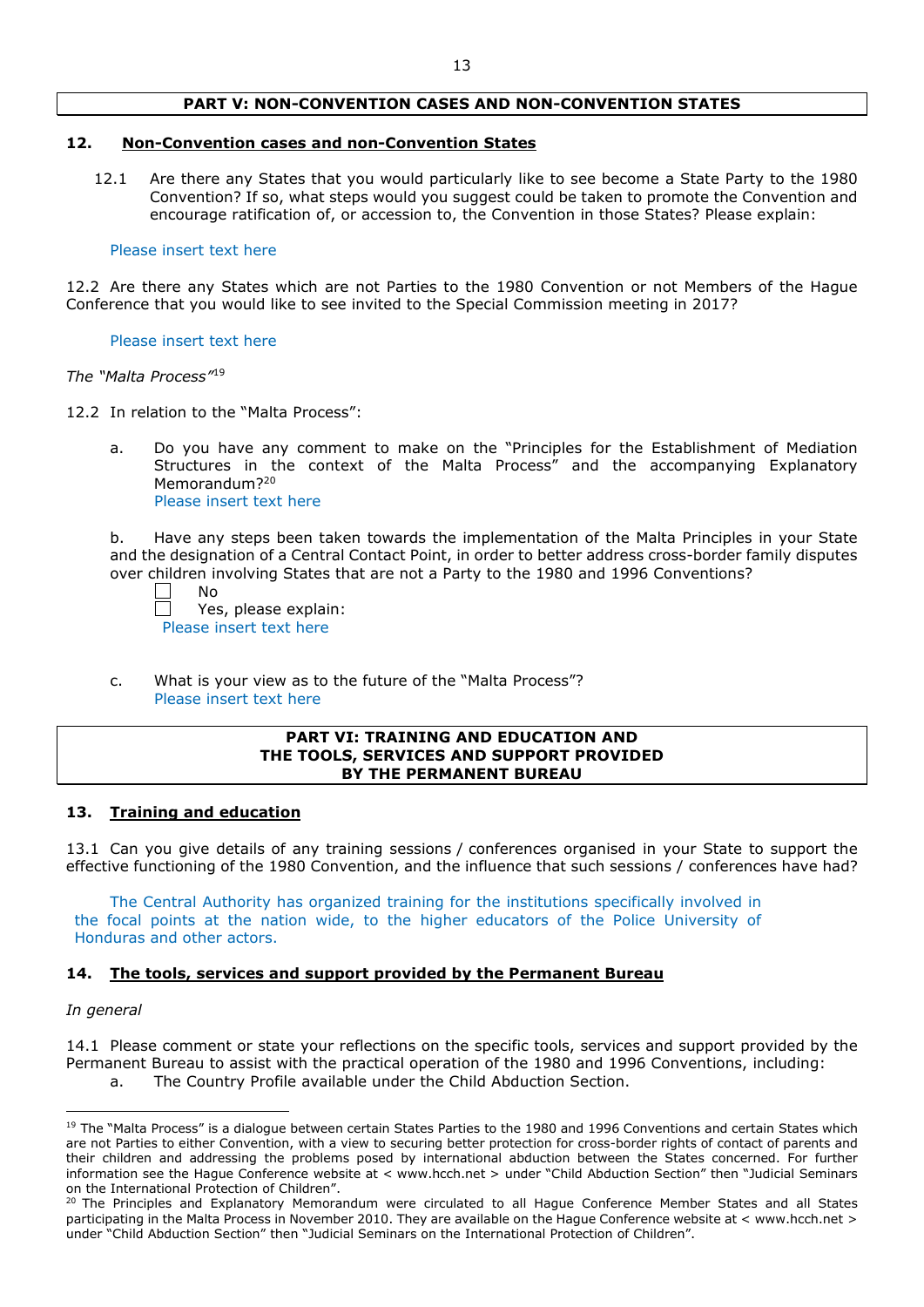It is important to know the functioning of other Central Authorities.

- b. INCADAT (the international child abduction database, available at < www.incadat.com >). Please insert text here
- c. *The Judges' Newsletter* on International Child Protection the publication of the Hague Conference on Private International Law which is available online for free; $^{21}$ Please insert text here
- d. The specialised "Child Abduction Section" of the Hague Conference website  $(<$  www.hcch.net >); It´s a tool used by the Central Authority to the compliance of the Convention.
- e. INCASTAT (the database for the electronic collection and analysis of statistics on the 1980 Convention);<sup>22</sup> Allows to know the statistics and management of the Central Authorities and

Judges.

- f. Providing technical assistance and training to States Parties regarding the practical operation of the 1980 and 1996 Conventions.<sup>23</sup> Such technical assistance and training may involve persons visiting the Permanent Bureau or, alternatively, may involve the Permanent Bureau organising, or providing assistance with organising, national and international judicial and other seminars and conferences concerning the Convention(s) and participating in such conferences; Honduras is not a State Party yet, nevertheless a process has been initiated.
- g. Encouraging wider ratification of, or accession to, the Convention(s), including educating those unfamiliar with the Convention(s); $24$ Honduras is pending the adhesion of three other Conventions
- h. Supporting communications between Central Authorities, including maintaining their contact details updated on the HCCH website; To the date Honduras Central Authority contact details has been updated.
- i. Supporting communications among Hague Network Judges and between Hague Network Judges and Central Authorities, including maintaining a confidential database of up-to-date contact details of Hague Network Judges

Honduras is planing to assign four Hague Network Judges to enforce the compliance of the Convention.

### *Other*

 $\overline{a}$ 

14.2 What other measures or mechanisms would you recommend:

a. To improve the monitoring of the operation of the Conventions;

Improve processing times and increase the active participation of Central Authorities, judges and other actors in the ongoing review of the implementation of Conventions

- b. To assist States in meeting their Convention obligations; and Please insert text here
- c. To evaluate whether serious violations of Convention obligations have occurred? Please insert text here

## **PART VII: PRIORITIES AND RECOMMENDATIONS FOR THE SPECIAL COMMISSION AND ANY OTHER MATTERS**

<sup>&</sup>lt;sup>21</sup> Available on the Hague Conference website at < www.hcch.net > under "Child Abduction Section" and "Judges' Newsletter on International Child Protection". For some volumes of *The Judges' Newsletter*, it is possible to download individual articles as required.

<sup>&</sup>lt;sup>22</sup> Further information is available via the Hague Conference website at < www.hcch.net > under "Child Abduction Section" then "INCASTAT".

<sup>&</sup>lt;sup>23</sup> Such technical assistance may be provided to judges, Central Authority personnel and / or other professionals involved with the practical operation of the Convention(s).

 $24$  Which again may involve State delegates and others visiting the Permanent Bureau or, alternatively, may involve the Permanent Bureau organising, or providing assistance with organising, national and international judicial and other seminars and conferences concerning the Convention(s) and participating in such conferences.